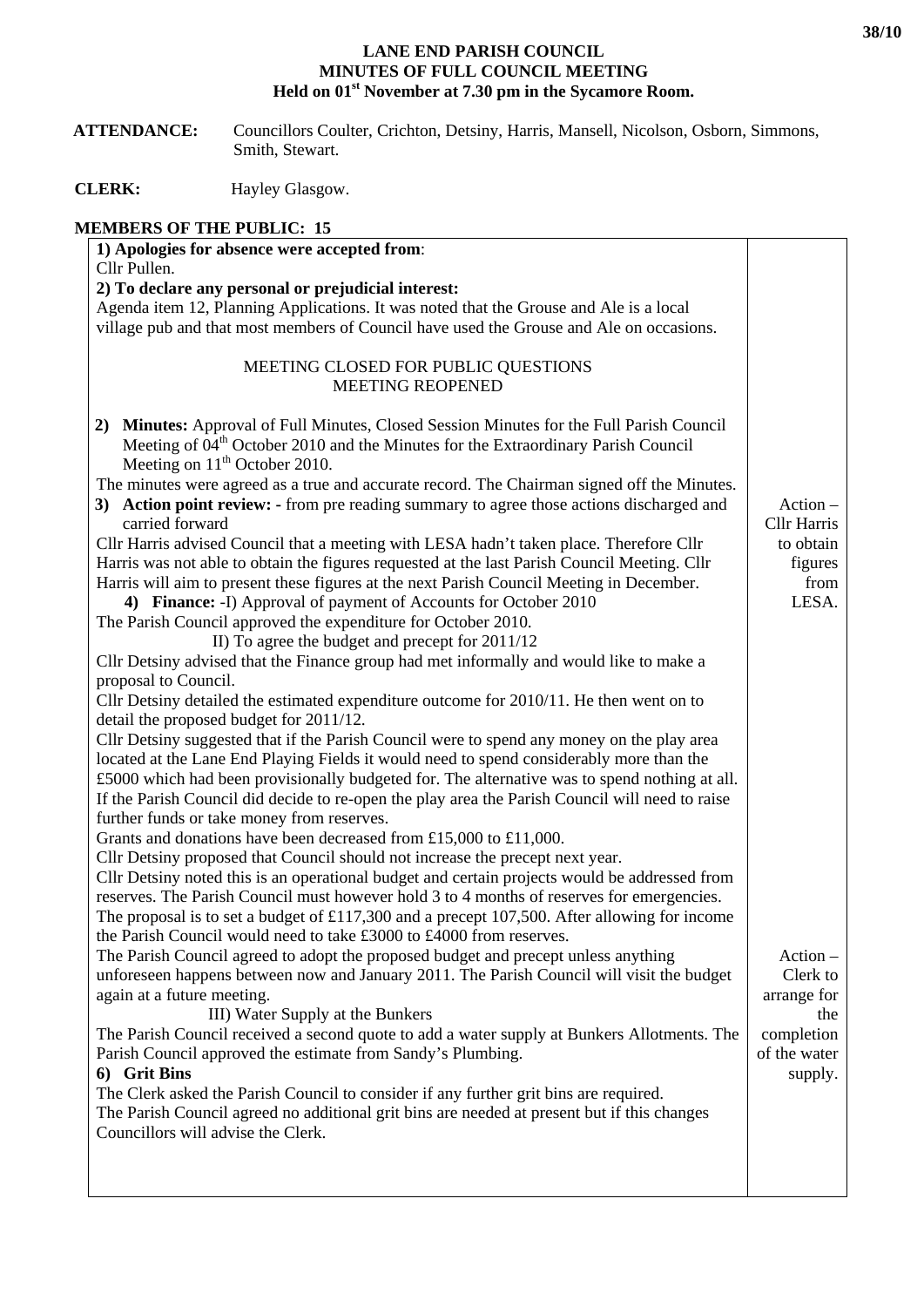| Council which was confirmed at the Extraordinary Parish Council Meeting held on 11 <sup>th</sup><br>October. At this meeting the Head of Planning and Sustainability at WDC had made a<br>presentation of the proposals under consideration and had then participated in an extensive<br>question and answer session with members of the public.<br>Taking into account the very strong views expressed by members of its community the Parish<br>Council has confirmed it is wholly opposed to the proposal to locate a Community Stadium,<br>and any associated enabling development, at Booker Airfield.<br>Cllr Detsiny noted that further action is needed and that he and the Chairman had attended a<br>meeting with a group of Parishioners who wished to set up an Action Group to oppose the<br>proposed Stadium at Booker Airfield. The Group agreed to also try and set up a working<br>party to link together all of the other groups who are opposed to a Stadium at the Airfield.<br>It was noted that as a public body it would be difficult for the Parish Council to lead an<br>Action Group but the Parish Council can nevertheless support one.<br>Cllr Coulter detailed information about how a suggested Parish Referendum might take place.<br>Cllr Detsiny suggested that Parishioners in favour of calling for a Parish Referendum might<br>consider holding off from initiating the formal process of convening one until after the<br>preferred location has been announced by WDC in January 2011.<br>8) Christmas in the Village<br>Cllr Smith noted that the LEYCC and the Lane End Twinning Association are also proposing<br>to hold Christmas events in December, the village might struggle to support three separate<br>events. Therefore it was proposed that the Parish Council, the LEYCC and the Twinning<br>Association join forces to hold an event for Parishioners.<br>The Parish Council approved the principle of the 3 groups joining forces for a Christmas<br>event and that the agreed budget of £1,200 would remain in place.<br>9) Clerk's report: including Correspondence and Reports received<br>Action<br>The Clerk detailed the costs of the double yellow lines on The Row. The Parish Council<br>Clerk to<br>approved the expenditure and agreed that this should now be progressed with BCC.<br>progress<br>The Clerk advised that only 48 people had completed the survey on the Parish Council<br>with BCC<br>Website. A member of the audience picked a name at random as the winner of the<br>$Action -$<br>competition for completing the survey. Mr Caine of Chalky Field was selected as the winner.<br>Clerk to<br>Cllr Coulter advised the Parish Council that the proposed pelican crossing outside Cadmore<br>write to the<br>End School is currently subject to a consultation process and that no money would be spent<br>winner and<br>until the pelican crossing had been approved.<br>present a<br>10) Invitations to Meetings and Reports received: To confirm attendees & agreement on<br>cheque.<br>It was noted by Council that Shelley Mitchell has stepped down from the position of<br>Chair of the Lane End Youth & Community Centre and that Sue Atkins has also<br>stepped down as a Committee Member.<br>Katy Donaghue will be acting as Chair until a replacement can be found.<br>$Action -$<br>11) Matters raised by Councillors<br>Cllr<br>Cllr Simmons proposed that the bollards outside Martins Newsagent should be removed. Cllr<br>Stewart to<br>Stewart offered to speak to BCC Highways regarding this matter and Council accepted this<br>speak to<br>offer with thanks.<br>BCC.<br>12) Planning: To consider new applications and receive Wycombe District Council<br><b>Decisions and Appeals</b> | 7) Wycombe Community Stadium                                                                    | 39/10 |
|-------------------------------------------------------------------------------------------------------------------------------------------------------------------------------------------------------------------------------------------------------------------------------------------------------------------------------------------------------------------------------------------------------------------------------------------------------------------------------------------------------------------------------------------------------------------------------------------------------------------------------------------------------------------------------------------------------------------------------------------------------------------------------------------------------------------------------------------------------------------------------------------------------------------------------------------------------------------------------------------------------------------------------------------------------------------------------------------------------------------------------------------------------------------------------------------------------------------------------------------------------------------------------------------------------------------------------------------------------------------------------------------------------------------------------------------------------------------------------------------------------------------------------------------------------------------------------------------------------------------------------------------------------------------------------------------------------------------------------------------------------------------------------------------------------------------------------------------------------------------------------------------------------------------------------------------------------------------------------------------------------------------------------------------------------------------------------------------------------------------------------------------------------------------------------------------------------------------------------------------------------------------------------------------------------------------------------------------------------------------------------------------------------------------------------------------------------------------------------------------------------------------------------------------------------------------------------------------------------------------------------------------------------------------------------------------------------------------------------------------------------------------------------------------------------------------------------------------------------------------------------------------------------------------------------------------------------------------------------------------------------------------------------------------------------------------------------------------------------------------------------------------------------------------------------------------------------------------------------------------------------------------------------------------------------------------------------------------------------------------------------------------------------------------------------------------------------------------------------------------------------------------------------------------------------------------------------------------------------------------------------------------------------------------------------------------------------------------------------------------------------------------------------------------------------|-------------------------------------------------------------------------------------------------|-------|
|                                                                                                                                                                                                                                                                                                                                                                                                                                                                                                                                                                                                                                                                                                                                                                                                                                                                                                                                                                                                                                                                                                                                                                                                                                                                                                                                                                                                                                                                                                                                                                                                                                                                                                                                                                                                                                                                                                                                                                                                                                                                                                                                                                                                                                                                                                                                                                                                                                                                                                                                                                                                                                                                                                                                                                                                                                                                                                                                                                                                                                                                                                                                                                                                                                                                                                                                                                                                                                                                                                                                                                                                                                                                                                                                                                                                       | The Parish Council has made a formal response to WDC detailing the position of the Parish       |       |
|                                                                                                                                                                                                                                                                                                                                                                                                                                                                                                                                                                                                                                                                                                                                                                                                                                                                                                                                                                                                                                                                                                                                                                                                                                                                                                                                                                                                                                                                                                                                                                                                                                                                                                                                                                                                                                                                                                                                                                                                                                                                                                                                                                                                                                                                                                                                                                                                                                                                                                                                                                                                                                                                                                                                                                                                                                                                                                                                                                                                                                                                                                                                                                                                                                                                                                                                                                                                                                                                                                                                                                                                                                                                                                                                                                                                       |                                                                                                 |       |
|                                                                                                                                                                                                                                                                                                                                                                                                                                                                                                                                                                                                                                                                                                                                                                                                                                                                                                                                                                                                                                                                                                                                                                                                                                                                                                                                                                                                                                                                                                                                                                                                                                                                                                                                                                                                                                                                                                                                                                                                                                                                                                                                                                                                                                                                                                                                                                                                                                                                                                                                                                                                                                                                                                                                                                                                                                                                                                                                                                                                                                                                                                                                                                                                                                                                                                                                                                                                                                                                                                                                                                                                                                                                                                                                                                                                       |                                                                                                 |       |
|                                                                                                                                                                                                                                                                                                                                                                                                                                                                                                                                                                                                                                                                                                                                                                                                                                                                                                                                                                                                                                                                                                                                                                                                                                                                                                                                                                                                                                                                                                                                                                                                                                                                                                                                                                                                                                                                                                                                                                                                                                                                                                                                                                                                                                                                                                                                                                                                                                                                                                                                                                                                                                                                                                                                                                                                                                                                                                                                                                                                                                                                                                                                                                                                                                                                                                                                                                                                                                                                                                                                                                                                                                                                                                                                                                                                       |                                                                                                 |       |
|                                                                                                                                                                                                                                                                                                                                                                                                                                                                                                                                                                                                                                                                                                                                                                                                                                                                                                                                                                                                                                                                                                                                                                                                                                                                                                                                                                                                                                                                                                                                                                                                                                                                                                                                                                                                                                                                                                                                                                                                                                                                                                                                                                                                                                                                                                                                                                                                                                                                                                                                                                                                                                                                                                                                                                                                                                                                                                                                                                                                                                                                                                                                                                                                                                                                                                                                                                                                                                                                                                                                                                                                                                                                                                                                                                                                       |                                                                                                 |       |
|                                                                                                                                                                                                                                                                                                                                                                                                                                                                                                                                                                                                                                                                                                                                                                                                                                                                                                                                                                                                                                                                                                                                                                                                                                                                                                                                                                                                                                                                                                                                                                                                                                                                                                                                                                                                                                                                                                                                                                                                                                                                                                                                                                                                                                                                                                                                                                                                                                                                                                                                                                                                                                                                                                                                                                                                                                                                                                                                                                                                                                                                                                                                                                                                                                                                                                                                                                                                                                                                                                                                                                                                                                                                                                                                                                                                       |                                                                                                 |       |
|                                                                                                                                                                                                                                                                                                                                                                                                                                                                                                                                                                                                                                                                                                                                                                                                                                                                                                                                                                                                                                                                                                                                                                                                                                                                                                                                                                                                                                                                                                                                                                                                                                                                                                                                                                                                                                                                                                                                                                                                                                                                                                                                                                                                                                                                                                                                                                                                                                                                                                                                                                                                                                                                                                                                                                                                                                                                                                                                                                                                                                                                                                                                                                                                                                                                                                                                                                                                                                                                                                                                                                                                                                                                                                                                                                                                       |                                                                                                 |       |
|                                                                                                                                                                                                                                                                                                                                                                                                                                                                                                                                                                                                                                                                                                                                                                                                                                                                                                                                                                                                                                                                                                                                                                                                                                                                                                                                                                                                                                                                                                                                                                                                                                                                                                                                                                                                                                                                                                                                                                                                                                                                                                                                                                                                                                                                                                                                                                                                                                                                                                                                                                                                                                                                                                                                                                                                                                                                                                                                                                                                                                                                                                                                                                                                                                                                                                                                                                                                                                                                                                                                                                                                                                                                                                                                                                                                       |                                                                                                 |       |
|                                                                                                                                                                                                                                                                                                                                                                                                                                                                                                                                                                                                                                                                                                                                                                                                                                                                                                                                                                                                                                                                                                                                                                                                                                                                                                                                                                                                                                                                                                                                                                                                                                                                                                                                                                                                                                                                                                                                                                                                                                                                                                                                                                                                                                                                                                                                                                                                                                                                                                                                                                                                                                                                                                                                                                                                                                                                                                                                                                                                                                                                                                                                                                                                                                                                                                                                                                                                                                                                                                                                                                                                                                                                                                                                                                                                       |                                                                                                 |       |
|                                                                                                                                                                                                                                                                                                                                                                                                                                                                                                                                                                                                                                                                                                                                                                                                                                                                                                                                                                                                                                                                                                                                                                                                                                                                                                                                                                                                                                                                                                                                                                                                                                                                                                                                                                                                                                                                                                                                                                                                                                                                                                                                                                                                                                                                                                                                                                                                                                                                                                                                                                                                                                                                                                                                                                                                                                                                                                                                                                                                                                                                                                                                                                                                                                                                                                                                                                                                                                                                                                                                                                                                                                                                                                                                                                                                       |                                                                                                 |       |
|                                                                                                                                                                                                                                                                                                                                                                                                                                                                                                                                                                                                                                                                                                                                                                                                                                                                                                                                                                                                                                                                                                                                                                                                                                                                                                                                                                                                                                                                                                                                                                                                                                                                                                                                                                                                                                                                                                                                                                                                                                                                                                                                                                                                                                                                                                                                                                                                                                                                                                                                                                                                                                                                                                                                                                                                                                                                                                                                                                                                                                                                                                                                                                                                                                                                                                                                                                                                                                                                                                                                                                                                                                                                                                                                                                                                       |                                                                                                 |       |
|                                                                                                                                                                                                                                                                                                                                                                                                                                                                                                                                                                                                                                                                                                                                                                                                                                                                                                                                                                                                                                                                                                                                                                                                                                                                                                                                                                                                                                                                                                                                                                                                                                                                                                                                                                                                                                                                                                                                                                                                                                                                                                                                                                                                                                                                                                                                                                                                                                                                                                                                                                                                                                                                                                                                                                                                                                                                                                                                                                                                                                                                                                                                                                                                                                                                                                                                                                                                                                                                                                                                                                                                                                                                                                                                                                                                       |                                                                                                 |       |
|                                                                                                                                                                                                                                                                                                                                                                                                                                                                                                                                                                                                                                                                                                                                                                                                                                                                                                                                                                                                                                                                                                                                                                                                                                                                                                                                                                                                                                                                                                                                                                                                                                                                                                                                                                                                                                                                                                                                                                                                                                                                                                                                                                                                                                                                                                                                                                                                                                                                                                                                                                                                                                                                                                                                                                                                                                                                                                                                                                                                                                                                                                                                                                                                                                                                                                                                                                                                                                                                                                                                                                                                                                                                                                                                                                                                       |                                                                                                 |       |
|                                                                                                                                                                                                                                                                                                                                                                                                                                                                                                                                                                                                                                                                                                                                                                                                                                                                                                                                                                                                                                                                                                                                                                                                                                                                                                                                                                                                                                                                                                                                                                                                                                                                                                                                                                                                                                                                                                                                                                                                                                                                                                                                                                                                                                                                                                                                                                                                                                                                                                                                                                                                                                                                                                                                                                                                                                                                                                                                                                                                                                                                                                                                                                                                                                                                                                                                                                                                                                                                                                                                                                                                                                                                                                                                                                                                       |                                                                                                 |       |
|                                                                                                                                                                                                                                                                                                                                                                                                                                                                                                                                                                                                                                                                                                                                                                                                                                                                                                                                                                                                                                                                                                                                                                                                                                                                                                                                                                                                                                                                                                                                                                                                                                                                                                                                                                                                                                                                                                                                                                                                                                                                                                                                                                                                                                                                                                                                                                                                                                                                                                                                                                                                                                                                                                                                                                                                                                                                                                                                                                                                                                                                                                                                                                                                                                                                                                                                                                                                                                                                                                                                                                                                                                                                                                                                                                                                       |                                                                                                 |       |
|                                                                                                                                                                                                                                                                                                                                                                                                                                                                                                                                                                                                                                                                                                                                                                                                                                                                                                                                                                                                                                                                                                                                                                                                                                                                                                                                                                                                                                                                                                                                                                                                                                                                                                                                                                                                                                                                                                                                                                                                                                                                                                                                                                                                                                                                                                                                                                                                                                                                                                                                                                                                                                                                                                                                                                                                                                                                                                                                                                                                                                                                                                                                                                                                                                                                                                                                                                                                                                                                                                                                                                                                                                                                                                                                                                                                       |                                                                                                 |       |
|                                                                                                                                                                                                                                                                                                                                                                                                                                                                                                                                                                                                                                                                                                                                                                                                                                                                                                                                                                                                                                                                                                                                                                                                                                                                                                                                                                                                                                                                                                                                                                                                                                                                                                                                                                                                                                                                                                                                                                                                                                                                                                                                                                                                                                                                                                                                                                                                                                                                                                                                                                                                                                                                                                                                                                                                                                                                                                                                                                                                                                                                                                                                                                                                                                                                                                                                                                                                                                                                                                                                                                                                                                                                                                                                                                                                       |                                                                                                 |       |
|                                                                                                                                                                                                                                                                                                                                                                                                                                                                                                                                                                                                                                                                                                                                                                                                                                                                                                                                                                                                                                                                                                                                                                                                                                                                                                                                                                                                                                                                                                                                                                                                                                                                                                                                                                                                                                                                                                                                                                                                                                                                                                                                                                                                                                                                                                                                                                                                                                                                                                                                                                                                                                                                                                                                                                                                                                                                                                                                                                                                                                                                                                                                                                                                                                                                                                                                                                                                                                                                                                                                                                                                                                                                                                                                                                                                       |                                                                                                 |       |
|                                                                                                                                                                                                                                                                                                                                                                                                                                                                                                                                                                                                                                                                                                                                                                                                                                                                                                                                                                                                                                                                                                                                                                                                                                                                                                                                                                                                                                                                                                                                                                                                                                                                                                                                                                                                                                                                                                                                                                                                                                                                                                                                                                                                                                                                                                                                                                                                                                                                                                                                                                                                                                                                                                                                                                                                                                                                                                                                                                                                                                                                                                                                                                                                                                                                                                                                                                                                                                                                                                                                                                                                                                                                                                                                                                                                       |                                                                                                 |       |
|                                                                                                                                                                                                                                                                                                                                                                                                                                                                                                                                                                                                                                                                                                                                                                                                                                                                                                                                                                                                                                                                                                                                                                                                                                                                                                                                                                                                                                                                                                                                                                                                                                                                                                                                                                                                                                                                                                                                                                                                                                                                                                                                                                                                                                                                                                                                                                                                                                                                                                                                                                                                                                                                                                                                                                                                                                                                                                                                                                                                                                                                                                                                                                                                                                                                                                                                                                                                                                                                                                                                                                                                                                                                                                                                                                                                       |                                                                                                 |       |
|                                                                                                                                                                                                                                                                                                                                                                                                                                                                                                                                                                                                                                                                                                                                                                                                                                                                                                                                                                                                                                                                                                                                                                                                                                                                                                                                                                                                                                                                                                                                                                                                                                                                                                                                                                                                                                                                                                                                                                                                                                                                                                                                                                                                                                                                                                                                                                                                                                                                                                                                                                                                                                                                                                                                                                                                                                                                                                                                                                                                                                                                                                                                                                                                                                                                                                                                                                                                                                                                                                                                                                                                                                                                                                                                                                                                       |                                                                                                 |       |
|                                                                                                                                                                                                                                                                                                                                                                                                                                                                                                                                                                                                                                                                                                                                                                                                                                                                                                                                                                                                                                                                                                                                                                                                                                                                                                                                                                                                                                                                                                                                                                                                                                                                                                                                                                                                                                                                                                                                                                                                                                                                                                                                                                                                                                                                                                                                                                                                                                                                                                                                                                                                                                                                                                                                                                                                                                                                                                                                                                                                                                                                                                                                                                                                                                                                                                                                                                                                                                                                                                                                                                                                                                                                                                                                                                                                       |                                                                                                 |       |
|                                                                                                                                                                                                                                                                                                                                                                                                                                                                                                                                                                                                                                                                                                                                                                                                                                                                                                                                                                                                                                                                                                                                                                                                                                                                                                                                                                                                                                                                                                                                                                                                                                                                                                                                                                                                                                                                                                                                                                                                                                                                                                                                                                                                                                                                                                                                                                                                                                                                                                                                                                                                                                                                                                                                                                                                                                                                                                                                                                                                                                                                                                                                                                                                                                                                                                                                                                                                                                                                                                                                                                                                                                                                                                                                                                                                       |                                                                                                 |       |
|                                                                                                                                                                                                                                                                                                                                                                                                                                                                                                                                                                                                                                                                                                                                                                                                                                                                                                                                                                                                                                                                                                                                                                                                                                                                                                                                                                                                                                                                                                                                                                                                                                                                                                                                                                                                                                                                                                                                                                                                                                                                                                                                                                                                                                                                                                                                                                                                                                                                                                                                                                                                                                                                                                                                                                                                                                                                                                                                                                                                                                                                                                                                                                                                                                                                                                                                                                                                                                                                                                                                                                                                                                                                                                                                                                                                       |                                                                                                 |       |
|                                                                                                                                                                                                                                                                                                                                                                                                                                                                                                                                                                                                                                                                                                                                                                                                                                                                                                                                                                                                                                                                                                                                                                                                                                                                                                                                                                                                                                                                                                                                                                                                                                                                                                                                                                                                                                                                                                                                                                                                                                                                                                                                                                                                                                                                                                                                                                                                                                                                                                                                                                                                                                                                                                                                                                                                                                                                                                                                                                                                                                                                                                                                                                                                                                                                                                                                                                                                                                                                                                                                                                                                                                                                                                                                                                                                       |                                                                                                 |       |
|                                                                                                                                                                                                                                                                                                                                                                                                                                                                                                                                                                                                                                                                                                                                                                                                                                                                                                                                                                                                                                                                                                                                                                                                                                                                                                                                                                                                                                                                                                                                                                                                                                                                                                                                                                                                                                                                                                                                                                                                                                                                                                                                                                                                                                                                                                                                                                                                                                                                                                                                                                                                                                                                                                                                                                                                                                                                                                                                                                                                                                                                                                                                                                                                                                                                                                                                                                                                                                                                                                                                                                                                                                                                                                                                                                                                       |                                                                                                 |       |
|                                                                                                                                                                                                                                                                                                                                                                                                                                                                                                                                                                                                                                                                                                                                                                                                                                                                                                                                                                                                                                                                                                                                                                                                                                                                                                                                                                                                                                                                                                                                                                                                                                                                                                                                                                                                                                                                                                                                                                                                                                                                                                                                                                                                                                                                                                                                                                                                                                                                                                                                                                                                                                                                                                                                                                                                                                                                                                                                                                                                                                                                                                                                                                                                                                                                                                                                                                                                                                                                                                                                                                                                                                                                                                                                                                                                       |                                                                                                 |       |
|                                                                                                                                                                                                                                                                                                                                                                                                                                                                                                                                                                                                                                                                                                                                                                                                                                                                                                                                                                                                                                                                                                                                                                                                                                                                                                                                                                                                                                                                                                                                                                                                                                                                                                                                                                                                                                                                                                                                                                                                                                                                                                                                                                                                                                                                                                                                                                                                                                                                                                                                                                                                                                                                                                                                                                                                                                                                                                                                                                                                                                                                                                                                                                                                                                                                                                                                                                                                                                                                                                                                                                                                                                                                                                                                                                                                       |                                                                                                 |       |
|                                                                                                                                                                                                                                                                                                                                                                                                                                                                                                                                                                                                                                                                                                                                                                                                                                                                                                                                                                                                                                                                                                                                                                                                                                                                                                                                                                                                                                                                                                                                                                                                                                                                                                                                                                                                                                                                                                                                                                                                                                                                                                                                                                                                                                                                                                                                                                                                                                                                                                                                                                                                                                                                                                                                                                                                                                                                                                                                                                                                                                                                                                                                                                                                                                                                                                                                                                                                                                                                                                                                                                                                                                                                                                                                                                                                       |                                                                                                 |       |
|                                                                                                                                                                                                                                                                                                                                                                                                                                                                                                                                                                                                                                                                                                                                                                                                                                                                                                                                                                                                                                                                                                                                                                                                                                                                                                                                                                                                                                                                                                                                                                                                                                                                                                                                                                                                                                                                                                                                                                                                                                                                                                                                                                                                                                                                                                                                                                                                                                                                                                                                                                                                                                                                                                                                                                                                                                                                                                                                                                                                                                                                                                                                                                                                                                                                                                                                                                                                                                                                                                                                                                                                                                                                                                                                                                                                       |                                                                                                 |       |
|                                                                                                                                                                                                                                                                                                                                                                                                                                                                                                                                                                                                                                                                                                                                                                                                                                                                                                                                                                                                                                                                                                                                                                                                                                                                                                                                                                                                                                                                                                                                                                                                                                                                                                                                                                                                                                                                                                                                                                                                                                                                                                                                                                                                                                                                                                                                                                                                                                                                                                                                                                                                                                                                                                                                                                                                                                                                                                                                                                                                                                                                                                                                                                                                                                                                                                                                                                                                                                                                                                                                                                                                                                                                                                                                                                                                       |                                                                                                 |       |
|                                                                                                                                                                                                                                                                                                                                                                                                                                                                                                                                                                                                                                                                                                                                                                                                                                                                                                                                                                                                                                                                                                                                                                                                                                                                                                                                                                                                                                                                                                                                                                                                                                                                                                                                                                                                                                                                                                                                                                                                                                                                                                                                                                                                                                                                                                                                                                                                                                                                                                                                                                                                                                                                                                                                                                                                                                                                                                                                                                                                                                                                                                                                                                                                                                                                                                                                                                                                                                                                                                                                                                                                                                                                                                                                                                                                       |                                                                                                 |       |
|                                                                                                                                                                                                                                                                                                                                                                                                                                                                                                                                                                                                                                                                                                                                                                                                                                                                                                                                                                                                                                                                                                                                                                                                                                                                                                                                                                                                                                                                                                                                                                                                                                                                                                                                                                                                                                                                                                                                                                                                                                                                                                                                                                                                                                                                                                                                                                                                                                                                                                                                                                                                                                                                                                                                                                                                                                                                                                                                                                                                                                                                                                                                                                                                                                                                                                                                                                                                                                                                                                                                                                                                                                                                                                                                                                                                       |                                                                                                 |       |
|                                                                                                                                                                                                                                                                                                                                                                                                                                                                                                                                                                                                                                                                                                                                                                                                                                                                                                                                                                                                                                                                                                                                                                                                                                                                                                                                                                                                                                                                                                                                                                                                                                                                                                                                                                                                                                                                                                                                                                                                                                                                                                                                                                                                                                                                                                                                                                                                                                                                                                                                                                                                                                                                                                                                                                                                                                                                                                                                                                                                                                                                                                                                                                                                                                                                                                                                                                                                                                                                                                                                                                                                                                                                                                                                                                                                       |                                                                                                 |       |
|                                                                                                                                                                                                                                                                                                                                                                                                                                                                                                                                                                                                                                                                                                                                                                                                                                                                                                                                                                                                                                                                                                                                                                                                                                                                                                                                                                                                                                                                                                                                                                                                                                                                                                                                                                                                                                                                                                                                                                                                                                                                                                                                                                                                                                                                                                                                                                                                                                                                                                                                                                                                                                                                                                                                                                                                                                                                                                                                                                                                                                                                                                                                                                                                                                                                                                                                                                                                                                                                                                                                                                                                                                                                                                                                                                                                       | Consultations received                                                                          |       |
|                                                                                                                                                                                                                                                                                                                                                                                                                                                                                                                                                                                                                                                                                                                                                                                                                                                                                                                                                                                                                                                                                                                                                                                                                                                                                                                                                                                                                                                                                                                                                                                                                                                                                                                                                                                                                                                                                                                                                                                                                                                                                                                                                                                                                                                                                                                                                                                                                                                                                                                                                                                                                                                                                                                                                                                                                                                                                                                                                                                                                                                                                                                                                                                                                                                                                                                                                                                                                                                                                                                                                                                                                                                                                                                                                                                                       |                                                                                                 |       |
|                                                                                                                                                                                                                                                                                                                                                                                                                                                                                                                                                                                                                                                                                                                                                                                                                                                                                                                                                                                                                                                                                                                                                                                                                                                                                                                                                                                                                                                                                                                                                                                                                                                                                                                                                                                                                                                                                                                                                                                                                                                                                                                                                                                                                                                                                                                                                                                                                                                                                                                                                                                                                                                                                                                                                                                                                                                                                                                                                                                                                                                                                                                                                                                                                                                                                                                                                                                                                                                                                                                                                                                                                                                                                                                                                                                                       |                                                                                                 |       |
|                                                                                                                                                                                                                                                                                                                                                                                                                                                                                                                                                                                                                                                                                                                                                                                                                                                                                                                                                                                                                                                                                                                                                                                                                                                                                                                                                                                                                                                                                                                                                                                                                                                                                                                                                                                                                                                                                                                                                                                                                                                                                                                                                                                                                                                                                                                                                                                                                                                                                                                                                                                                                                                                                                                                                                                                                                                                                                                                                                                                                                                                                                                                                                                                                                                                                                                                                                                                                                                                                                                                                                                                                                                                                                                                                                                                       |                                                                                                 |       |
|                                                                                                                                                                                                                                                                                                                                                                                                                                                                                                                                                                                                                                                                                                                                                                                                                                                                                                                                                                                                                                                                                                                                                                                                                                                                                                                                                                                                                                                                                                                                                                                                                                                                                                                                                                                                                                                                                                                                                                                                                                                                                                                                                                                                                                                                                                                                                                                                                                                                                                                                                                                                                                                                                                                                                                                                                                                                                                                                                                                                                                                                                                                                                                                                                                                                                                                                                                                                                                                                                                                                                                                                                                                                                                                                                                                                       |                                                                                                 |       |
|                                                                                                                                                                                                                                                                                                                                                                                                                                                                                                                                                                                                                                                                                                                                                                                                                                                                                                                                                                                                                                                                                                                                                                                                                                                                                                                                                                                                                                                                                                                                                                                                                                                                                                                                                                                                                                                                                                                                                                                                                                                                                                                                                                                                                                                                                                                                                                                                                                                                                                                                                                                                                                                                                                                                                                                                                                                                                                                                                                                                                                                                                                                                                                                                                                                                                                                                                                                                                                                                                                                                                                                                                                                                                                                                                                                                       |                                                                                                 |       |
|                                                                                                                                                                                                                                                                                                                                                                                                                                                                                                                                                                                                                                                                                                                                                                                                                                                                                                                                                                                                                                                                                                                                                                                                                                                                                                                                                                                                                                                                                                                                                                                                                                                                                                                                                                                                                                                                                                                                                                                                                                                                                                                                                                                                                                                                                                                                                                                                                                                                                                                                                                                                                                                                                                                                                                                                                                                                                                                                                                                                                                                                                                                                                                                                                                                                                                                                                                                                                                                                                                                                                                                                                                                                                                                                                                                                       |                                                                                                 |       |
|                                                                                                                                                                                                                                                                                                                                                                                                                                                                                                                                                                                                                                                                                                                                                                                                                                                                                                                                                                                                                                                                                                                                                                                                                                                                                                                                                                                                                                                                                                                                                                                                                                                                                                                                                                                                                                                                                                                                                                                                                                                                                                                                                                                                                                                                                                                                                                                                                                                                                                                                                                                                                                                                                                                                                                                                                                                                                                                                                                                                                                                                                                                                                                                                                                                                                                                                                                                                                                                                                                                                                                                                                                                                                                                                                                                                       |                                                                                                 |       |
|                                                                                                                                                                                                                                                                                                                                                                                                                                                                                                                                                                                                                                                                                                                                                                                                                                                                                                                                                                                                                                                                                                                                                                                                                                                                                                                                                                                                                                                                                                                                                                                                                                                                                                                                                                                                                                                                                                                                                                                                                                                                                                                                                                                                                                                                                                                                                                                                                                                                                                                                                                                                                                                                                                                                                                                                                                                                                                                                                                                                                                                                                                                                                                                                                                                                                                                                                                                                                                                                                                                                                                                                                                                                                                                                                                                                       |                                                                                                 |       |
|                                                                                                                                                                                                                                                                                                                                                                                                                                                                                                                                                                                                                                                                                                                                                                                                                                                                                                                                                                                                                                                                                                                                                                                                                                                                                                                                                                                                                                                                                                                                                                                                                                                                                                                                                                                                                                                                                                                                                                                                                                                                                                                                                                                                                                                                                                                                                                                                                                                                                                                                                                                                                                                                                                                                                                                                                                                                                                                                                                                                                                                                                                                                                                                                                                                                                                                                                                                                                                                                                                                                                                                                                                                                                                                                                                                                       |                                                                                                 |       |
|                                                                                                                                                                                                                                                                                                                                                                                                                                                                                                                                                                                                                                                                                                                                                                                                                                                                                                                                                                                                                                                                                                                                                                                                                                                                                                                                                                                                                                                                                                                                                                                                                                                                                                                                                                                                                                                                                                                                                                                                                                                                                                                                                                                                                                                                                                                                                                                                                                                                                                                                                                                                                                                                                                                                                                                                                                                                                                                                                                                                                                                                                                                                                                                                                                                                                                                                                                                                                                                                                                                                                                                                                                                                                                                                                                                                       |                                                                                                 |       |
|                                                                                                                                                                                                                                                                                                                                                                                                                                                                                                                                                                                                                                                                                                                                                                                                                                                                                                                                                                                                                                                                                                                                                                                                                                                                                                                                                                                                                                                                                                                                                                                                                                                                                                                                                                                                                                                                                                                                                                                                                                                                                                                                                                                                                                                                                                                                                                                                                                                                                                                                                                                                                                                                                                                                                                                                                                                                                                                                                                                                                                                                                                                                                                                                                                                                                                                                                                                                                                                                                                                                                                                                                                                                                                                                                                                                       |                                                                                                 |       |
|                                                                                                                                                                                                                                                                                                                                                                                                                                                                                                                                                                                                                                                                                                                                                                                                                                                                                                                                                                                                                                                                                                                                                                                                                                                                                                                                                                                                                                                                                                                                                                                                                                                                                                                                                                                                                                                                                                                                                                                                                                                                                                                                                                                                                                                                                                                                                                                                                                                                                                                                                                                                                                                                                                                                                                                                                                                                                                                                                                                                                                                                                                                                                                                                                                                                                                                                                                                                                                                                                                                                                                                                                                                                                                                                                                                                       | <b>New Applications</b>                                                                         |       |
|                                                                                                                                                                                                                                                                                                                                                                                                                                                                                                                                                                                                                                                                                                                                                                                                                                                                                                                                                                                                                                                                                                                                                                                                                                                                                                                                                                                                                                                                                                                                                                                                                                                                                                                                                                                                                                                                                                                                                                                                                                                                                                                                                                                                                                                                                                                                                                                                                                                                                                                                                                                                                                                                                                                                                                                                                                                                                                                                                                                                                                                                                                                                                                                                                                                                                                                                                                                                                                                                                                                                                                                                                                                                                                                                                                                                       | 10/07233/FUL – Woodpeckers - Householder application for extension of the roof of the           |       |
|                                                                                                                                                                                                                                                                                                                                                                                                                                                                                                                                                                                                                                                                                                                                                                                                                                                                                                                                                                                                                                                                                                                                                                                                                                                                                                                                                                                                                                                                                                                                                                                                                                                                                                                                                                                                                                                                                                                                                                                                                                                                                                                                                                                                                                                                                                                                                                                                                                                                                                                                                                                                                                                                                                                                                                                                                                                                                                                                                                                                                                                                                                                                                                                                                                                                                                                                                                                                                                                                                                                                                                                                                                                                                                                                                                                                       | existing garage/car port building and associated alterations, including the provision of        |       |
|                                                                                                                                                                                                                                                                                                                                                                                                                                                                                                                                                                                                                                                                                                                                                                                                                                                                                                                                                                                                                                                                                                                                                                                                                                                                                                                                                                                                                                                                                                                                                                                                                                                                                                                                                                                                                                                                                                                                                                                                                                                                                                                                                                                                                                                                                                                                                                                                                                                                                                                                                                                                                                                                                                                                                                                                                                                                                                                                                                                                                                                                                                                                                                                                                                                                                                                                                                                                                                                                                                                                                                                                                                                                                                                                                                                                       | external staircase to provide access to new loft accommodation.                                 |       |
|                                                                                                                                                                                                                                                                                                                                                                                                                                                                                                                                                                                                                                                                                                                                                                                                                                                                                                                                                                                                                                                                                                                                                                                                                                                                                                                                                                                                                                                                                                                                                                                                                                                                                                                                                                                                                                                                                                                                                                                                                                                                                                                                                                                                                                                                                                                                                                                                                                                                                                                                                                                                                                                                                                                                                                                                                                                                                                                                                                                                                                                                                                                                                                                                                                                                                                                                                                                                                                                                                                                                                                                                                                                                                                                                                                                                       | Objection – overdevelopment of the site.                                                        |       |
|                                                                                                                                                                                                                                                                                                                                                                                                                                                                                                                                                                                                                                                                                                                                                                                                                                                                                                                                                                                                                                                                                                                                                                                                                                                                                                                                                                                                                                                                                                                                                                                                                                                                                                                                                                                                                                                                                                                                                                                                                                                                                                                                                                                                                                                                                                                                                                                                                                                                                                                                                                                                                                                                                                                                                                                                                                                                                                                                                                                                                                                                                                                                                                                                                                                                                                                                                                                                                                                                                                                                                                                                                                                                                                                                                                                                       | <b>10/07239/FUL</b> – Chivelstone – Householder application for the erection of a conservatory. |       |
|                                                                                                                                                                                                                                                                                                                                                                                                                                                                                                                                                                                                                                                                                                                                                                                                                                                                                                                                                                                                                                                                                                                                                                                                                                                                                                                                                                                                                                                                                                                                                                                                                                                                                                                                                                                                                                                                                                                                                                                                                                                                                                                                                                                                                                                                                                                                                                                                                                                                                                                                                                                                                                                                                                                                                                                                                                                                                                                                                                                                                                                                                                                                                                                                                                                                                                                                                                                                                                                                                                                                                                                                                                                                                                                                                                                                       | No objections                                                                                   |       |
|                                                                                                                                                                                                                                                                                                                                                                                                                                                                                                                                                                                                                                                                                                                                                                                                                                                                                                                                                                                                                                                                                                                                                                                                                                                                                                                                                                                                                                                                                                                                                                                                                                                                                                                                                                                                                                                                                                                                                                                                                                                                                                                                                                                                                                                                                                                                                                                                                                                                                                                                                                                                                                                                                                                                                                                                                                                                                                                                                                                                                                                                                                                                                                                                                                                                                                                                                                                                                                                                                                                                                                                                                                                                                                                                                                                                       | $10/07183/FUL$ – Aldersyde – Householder application for construction of two storey rear        |       |
|                                                                                                                                                                                                                                                                                                                                                                                                                                                                                                                                                                                                                                                                                                                                                                                                                                                                                                                                                                                                                                                                                                                                                                                                                                                                                                                                                                                                                                                                                                                                                                                                                                                                                                                                                                                                                                                                                                                                                                                                                                                                                                                                                                                                                                                                                                                                                                                                                                                                                                                                                                                                                                                                                                                                                                                                                                                                                                                                                                                                                                                                                                                                                                                                                                                                                                                                                                                                                                                                                                                                                                                                                                                                                                                                                                                                       | extension and single storey porch to side.                                                      |       |
|                                                                                                                                                                                                                                                                                                                                                                                                                                                                                                                                                                                                                                                                                                                                                                                                                                                                                                                                                                                                                                                                                                                                                                                                                                                                                                                                                                                                                                                                                                                                                                                                                                                                                                                                                                                                                                                                                                                                                                                                                                                                                                                                                                                                                                                                                                                                                                                                                                                                                                                                                                                                                                                                                                                                                                                                                                                                                                                                                                                                                                                                                                                                                                                                                                                                                                                                                                                                                                                                                                                                                                                                                                                                                                                                                                                                       | No Objections                                                                                   |       |